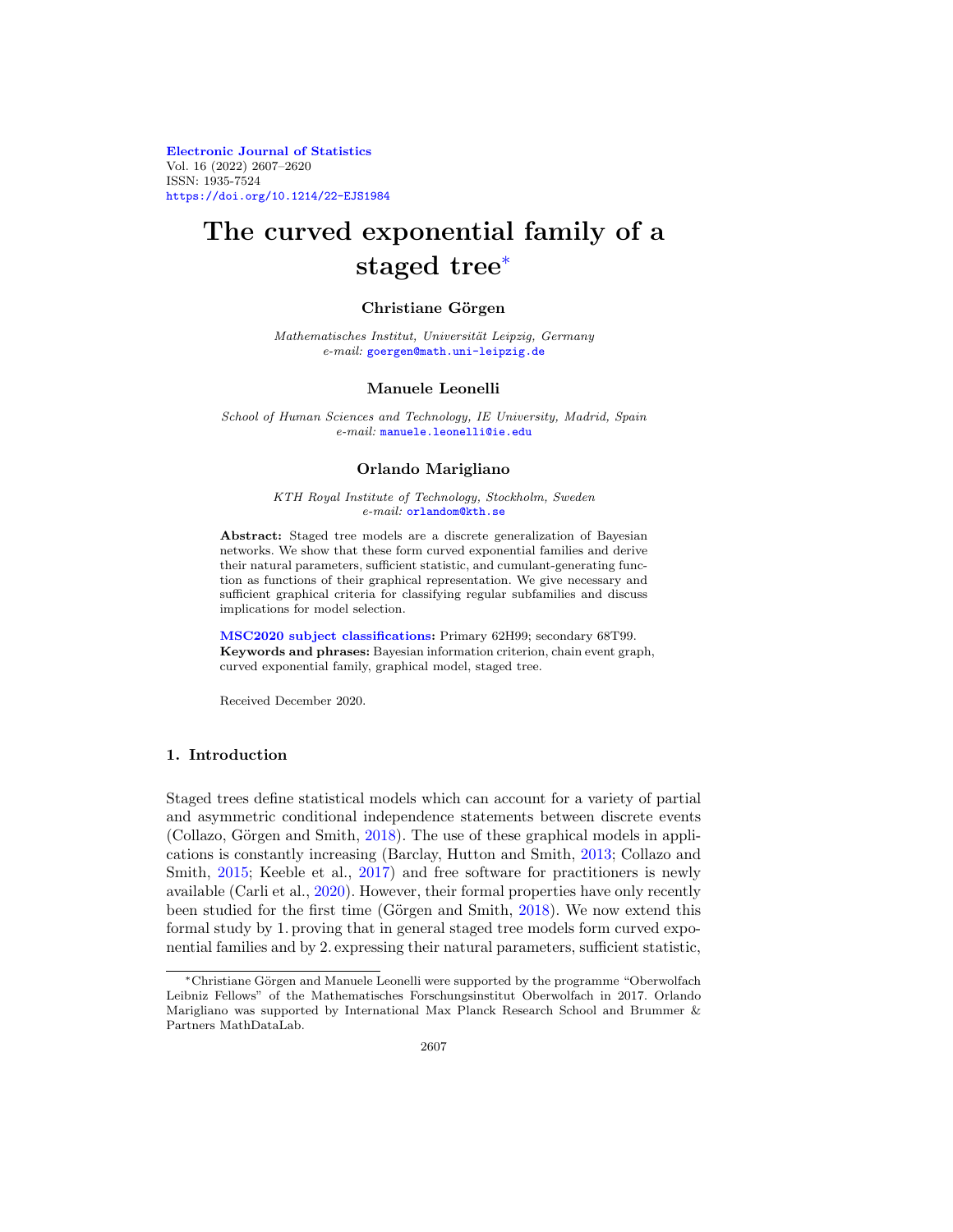and cumulant-generating function as a function of the underlying graphical representation. We also give a graphical criterion under which they form regular exponential families.

Because exponential families exhibit a multitude of desirable inferential properties (Kass and Vos, [1997](#page-13-2)), similar characterisations for other graphical models have been studied. For instance, undirected graphical models with no hidden variables are regular exponential families (Lauritzen, [1996\)](#page-13-3), Bayesian networks (e.g. Koller and Friedman, [2009\)](#page-13-4) are curved exponential families, and directed graphical models with hidden variables are stratified exponential families (Geiger et al., [2001\)](#page-13-5). These results are critical for model selection techniques. In particular, Haughton [\(1988\)](#page-13-6) proved that for curved exponential families the Bayesian information criterion (Schwarz, [1978\)](#page-13-7) is an asymptotically valid rule. To this date model selection for staged trees has usually been carried out in a Bayesian fashion by selecting the maximum a posteriori model (Freeman and Smith, [2011;](#page-12-4) Barclay, Hutton and Smith, [2013;](#page-12-1) Cowell and Smith, [2014](#page-12-5)). Now, our results make it theoretically sound to use the Bayesian information criterion as well, and its implementation in the R package stagedtrees (Carli et al., [2020\)](#page-12-3) is thus justified. This criterion has already been employed by Silander and Leong [\(2013\)](#page-13-8) although its asymptotic geometric validity was not assured at the time.

By expressing every staged tree model explicitly as a curved exponential family, we in particular achieve such an explicit description for every discrete Bayesian network. To the best of our knowledge, this is still missing in the literature. We demonstrate on small-scale examples how a given Bayesian network's exponential form can be stated in staged-tree language. We can then also specify new graphical criteria under which the model is a regular exponential family.

## <span id="page-1-1"></span><span id="page-1-0"></span>**2. Staged trees**

#### *2.1. Probability trees as graphical statistical models*

Probability trees are highly intuitive depictions of unfoldings of discrete events (Shafer, [1996](#page-13-9)) and have been used in a variety of real-world applications (Smith,  $2010$ ; Collazo, Görgen and Smith,  $2018$ ).

Let  $\mathcal T$  be a directed, rooted tree graph where every vertex has either no or at least two emanating edges. For simplicity, we number the inner (non-leaf) vertices  $v_1, \ldots, v_k$ , with  $v_1$  denoting the root, and count the edges emanating from each vertex with indices  $j = 1, \ldots, \kappa_i$  for all  $i = 1, \ldots, k$ . To every edge we assign a positive probability label  $\theta_{ij} \in (0,1)$  such that the total sum of all labels belonging to the same vertex is always equal to one,  $\sum_{j=1}^{\kappa_i} \theta_{ij} = 1$ . Such a labelled tree graph is called a probability tree.

For all root-to-leaf paths x of  $\mathcal T$  we define  $p_\theta(x) = \prod_{i=1}^k \prod_{j=1}^{\kappa_i} \theta_{ij}^{\alpha_{ij}(x)}$  where  $\alpha_{ij}(x)$  is one if x passes through the jth edge emanating from  $v_i$  and zero otherwise. By the constraints on the  $\theta_{ij}$ , the function  $p_{\theta}$  is a probability distribution on the set of all root-to-leaf paths. We denote the size of this set by  $n$ . A probability tree model is then the set of all such probability distributions  $p_{\theta}$  on n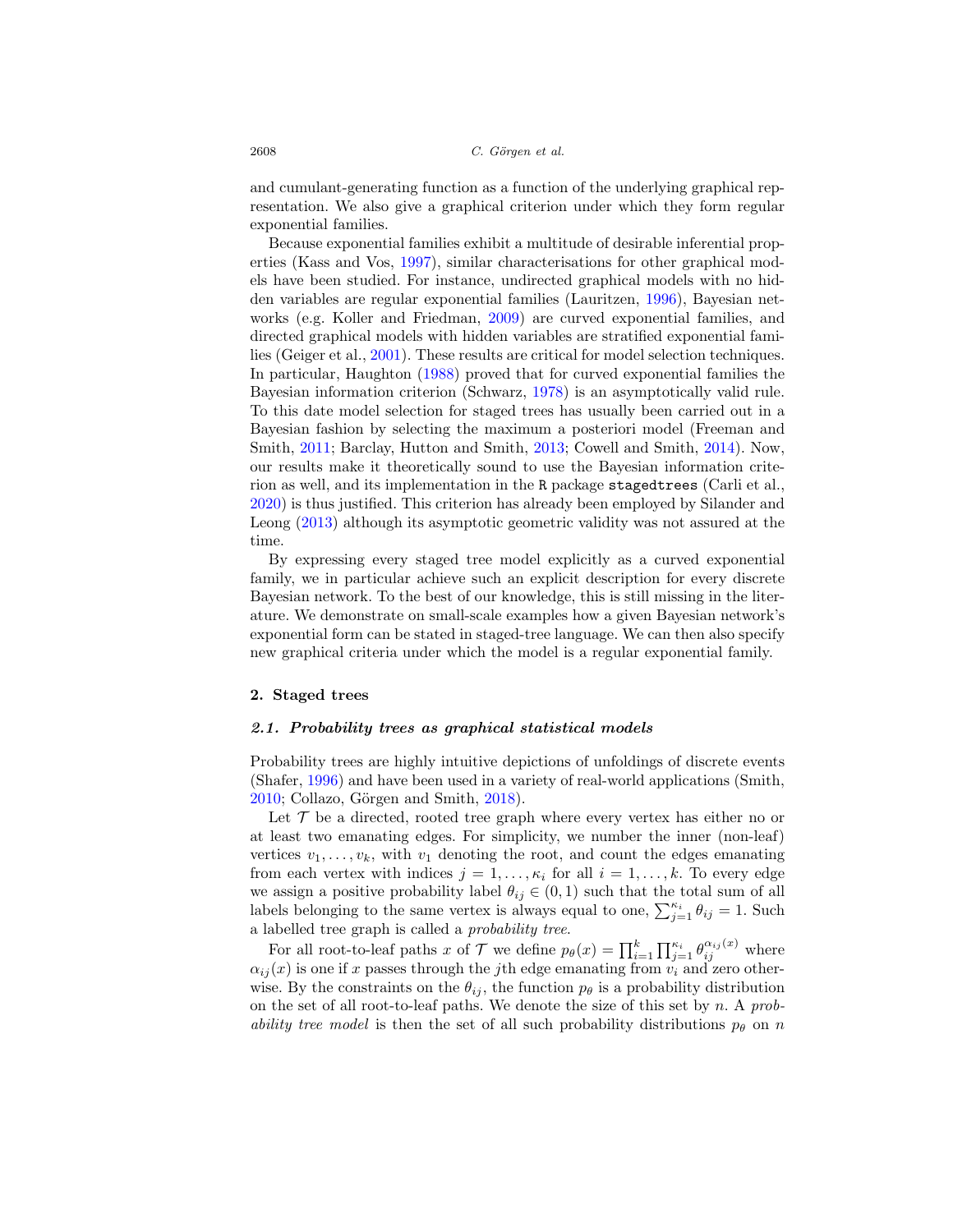

(a) A staged tree for three binary random variables representing the collider Bayesian network  $X \to Z \leftarrow Y$ .

(b) A staged tree representing the conditional independence relation  $X \perp Y$ and  $Z \perp X | Y$ , and the implied relation  $X \perp\!\!\!\perp Z.$ 

<span id="page-2-0"></span>Fig 1. Two discrete graphical models. Vertices which are in the same stage have been assigned the same colour. In this picture, white-coloured vertices are not in the same stage with any other vertex.

atoms, for varying labels  $\theta$ . The set of parameters  $\theta$  satisfying the constraints above is the parameter space  $\Theta_{\mathcal{T}}$  of the model. It equals the product  $\times_{k=1}^{k} \Delta_{\kappa_{i}-1}^{\circ}$  of the k open probability simplices  $\Delta_{\kappa_{i}-1}^{\circ} = \{(t_1,\ldots,t_{\kappa_i}) \in \mathbb{R}^{\kappa_i} \mid \sum_{r=1}^{\kappa_i} t_r =$ 1 and  $0 < t_r < 1$  for all  $r = 1, \ldots, \kappa_i$ . Thus, the parameter space  $\Theta_{\mathcal{T}}$  has dimension  $d = \sum_{i=1}^{k} (\kappa_i - 1)$ .

#### <span id="page-2-1"></span>*2.2. Probability trees and conditional independence*

An event in a probability tree is a set of root-to-leaf paths, often specified by shared vertices or edges. Conditional independence relationships between events can be visualized using a simple type of colouring of these vertices in the following way.

A staged tree is a probability tree together with an equivalence relation on the vertex set such that two vertices are in the same stage if and only if their outgoing edges have the same attached probabilities. Figure [1](#page-2-0) decpits a first example. A *staged tree model* is a submodel of a probability tree model where probability simplices in the parameter space have been identified with each other according to the equivalence relation.

For example, if a tree depicts the product state space of a vector of discrete random variables  $Y_i$ , then every inner vertex represents a random variable  $Y_i | Y_{[i-1]} = y_{[i-1]}$  conditional on specific values taken by its ancestors, every edge corresponds to a state  $y_i$  of that variable, and every edge can be labelled by the conditional probability  $P(Y_i = y_i | Y_{[i-1]} = y_{[i-1]})$  of the random variable being in that state given the particular ancestor configuration. Here,  $[i - 1]$  is the set of indices  $\{1, \ldots, i - 1\}$ . The stage relations on the tree can then be used to model conditional independence relations such as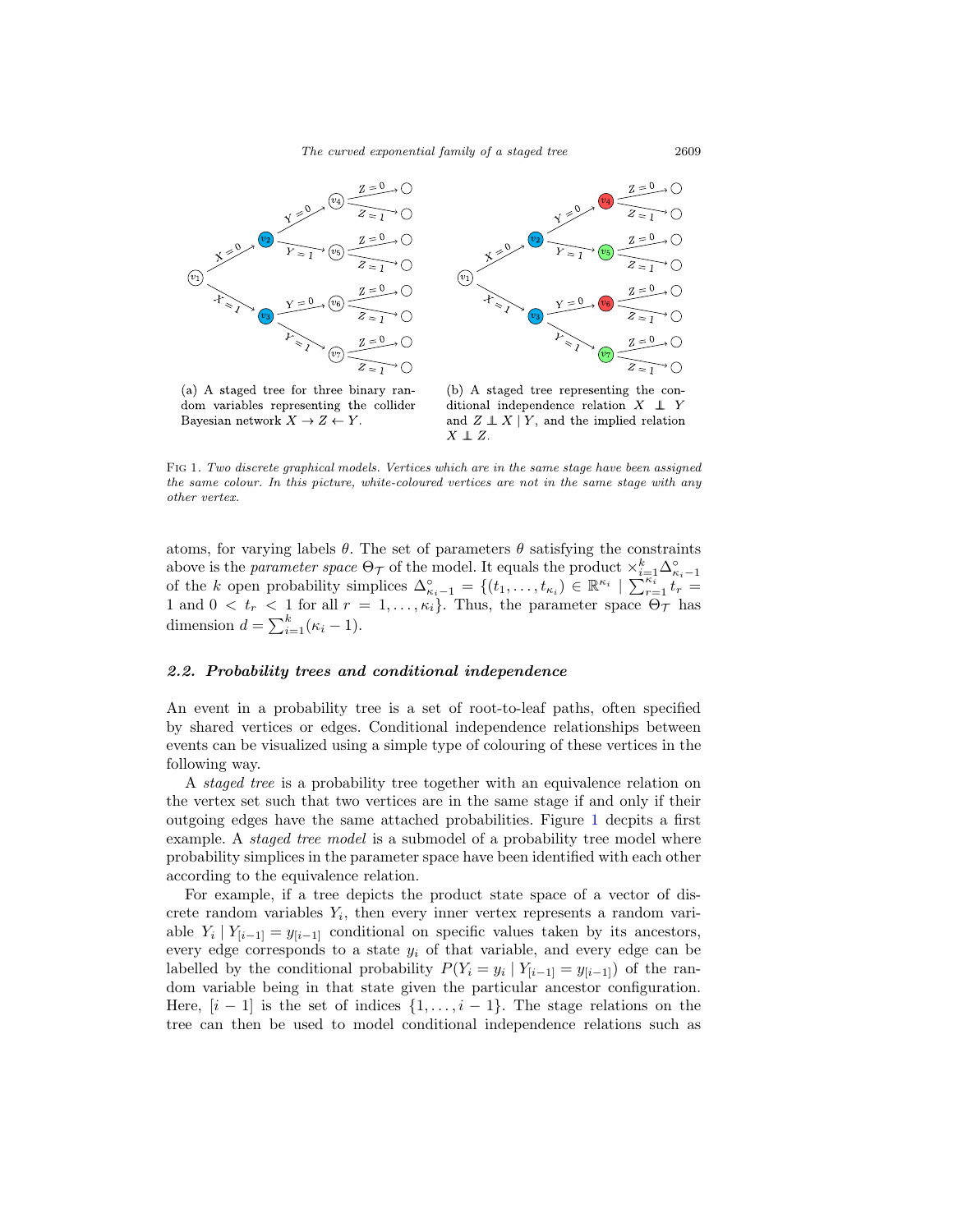$P(Y_i = y_i | y_{[i-1]}) = P(Y_i = y_i | y'_{[i-1]})$ .

To illustrate this, in Fig.  $1(a)$  $1(a)$  the upward edge emanating from  $v_2$  can be labeled  $P(Y=0 | X=0)$  and the upward edge from  $v_4$  as  $P(Z=0 | X=0, Y=0)$ . Here, the vertices  $v_2$  and  $v_3$  are in the same stage. This models the independence  $X \perp Y$  via the equalities  $P(Y = y | X = 0) = P(Y = y | X = 1)$  for  $y = 0, 1$ . Similarly in Fig. [1\(](#page-2-0)b), the additional stages together entail  $Z \perp X \mid Y$ .

Thus, staged tree models include as a special case both discrete Bayesian networks and context-specific discrete Bayesian networks, modelling conditional independence relations that hold only for a subset of the states of a discrete random variable (Boutilier et al., [1996\)](#page-12-6). In particular, all conditional independence relations given by the Bayesian network can be reflected in the staging as described above. Varando, Carli and Leonelli [\(2021](#page-13-11)) give an algorithm that for any Bayesian network G outputs a staged tree  $\mathcal{T}_G$  representing the same model.

Because probability trees and staged trees may have root-to-leaf paths of different lengths and because there are no constraints on where stages can be imposed, the class of staged tree models is much wider than the one of discrete Bayesian networks. Working within this class unlocks an immediate graphical representation of modeling assumptions such as the space of events, the intricate conditional independence relationships within this space, and the local sumto-one conditions. Because staged trees grow quickly even for small problems, whenever they exhibit many symmetries in their subtrees they are sometimes represented more compactly by alternative graphical depictions called chain event graphs: see the textbook by Collazo, Görgen and Smith  $(2018)$  for an in-depth discussion of these points.

#### **3. Staged trees are curved exponential families**

#### *3.1. Exponential families*

Following Kass and Vos [\(1997\)](#page-13-2), a parametric statistical model  $\{p_\theta | \theta \in \Theta\}$  on a space  $X$  is called an *exponential family* if every distribution in the model can be written in the form

<span id="page-3-0"></span>
$$
p_{\theta}(x) = h(x) \exp\left(\eta(\theta)^{\top} T(x) - \psi(\theta)\right) \quad \text{for all } x \in \mathcal{X}
$$
 (1)

where  $\eta : \Theta \to \mathbb{R}^d$  is the canonical parameter,  $T : \mathcal{X} \to \mathbb{R}^d$  is a minimally sufficient statistic,  $\top$  denotes the transpose operation, and  $\psi : \Theta \to \mathbb{R}$  is the cumulant-generating function. The space  $\mathcal{N} = \{ \eta(\theta) \in \mathbb{R}^d \mid (1) \text{ is integrable} \}$  $\mathcal{N} = \{ \eta(\theta) \in \mathbb{R}^d \mid (1) \text{ is integrable} \}$  $\mathcal{N} = \{ \eta(\theta) \in \mathbb{R}^d \mid (1) \text{ is integrable} \}$  is called the natural parameter space. If N is an open and non-empty subset of  $\mathbb{R}^d$ then the model is called a *regular* exponential family of dimension d.

For exponential families, moments of all orders exist and the maximum likelihood estimator exists and is unique. Regular exponential families are closed under linear contraints on the natural parameter space and the log-likelihood function on that space is concave. Under more general constraints on the parameters, these families are more technical to study but can often retain many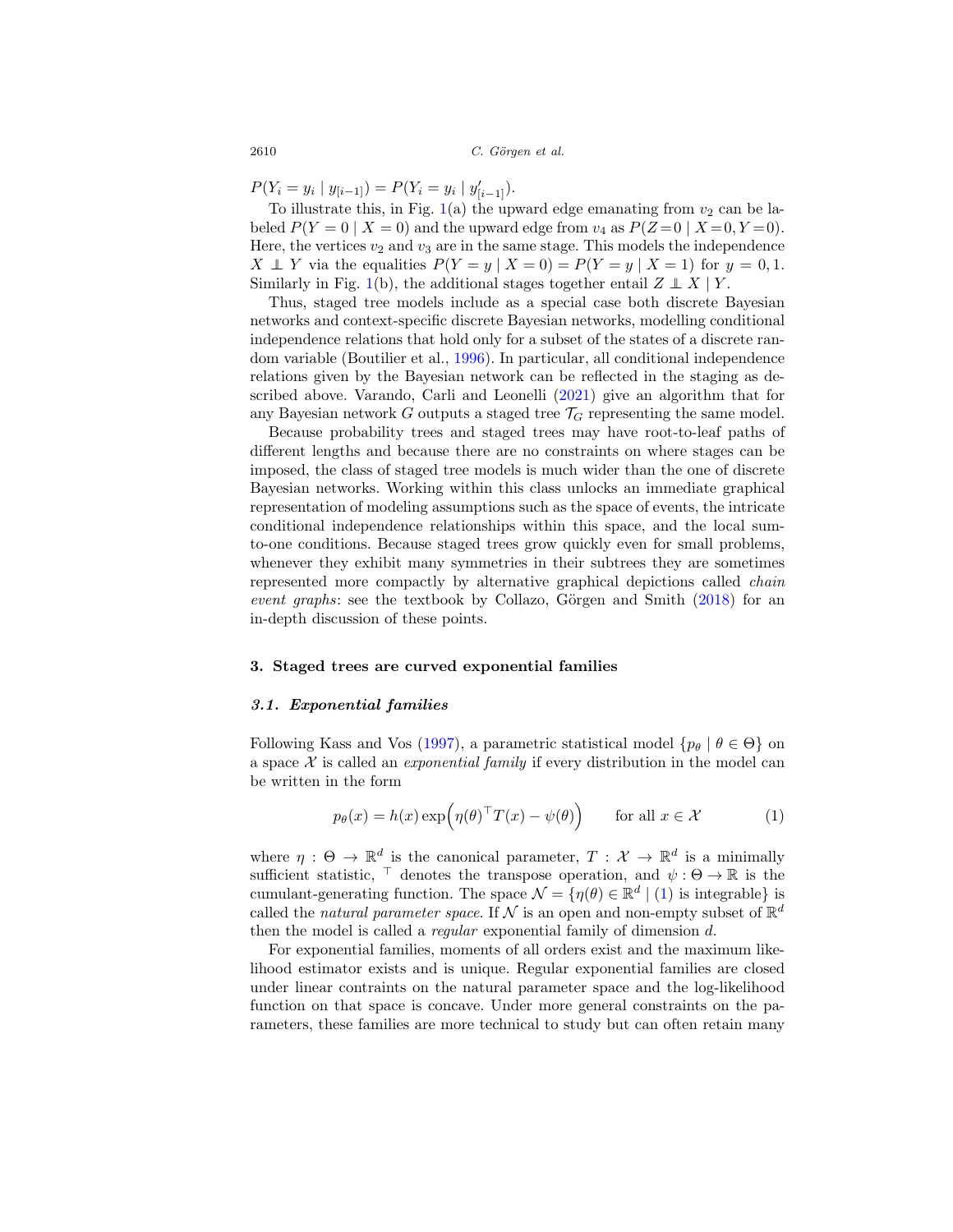useful asymptotic properties. The two best-studied generalizations of regular exponential families are so-called curved and, more generally, stratified exponential families. The development of this paper requires only the former type of models which we formally introduce in the third subsection below.

## *3.2. Regular exponential families*

In a first step, we focus on probability trees without imposing a stage structure. In this context, the probability tree whose graph is a root vertex connected to its leaves exclusively via single edges is a star as in the graph-theoretic sense.

<span id="page-4-0"></span>**Lemma 1.** Every probability tree model on n atoms is equal to the full probability simplex  $\Delta_{n-1}^{\circ}$ .

In particular, the star with n leaves and with probability  $\theta_{1r}$  attached to edge r, for  $r = 1, \ldots, n$ , represents the Multinomial distribution Multi $(1, \theta)$  with one trial and parameters  $\theta = (\theta_{11}, \ldots, \theta_{1n}).$ 

*Proof.* Every probability tree with n root-to-leaf paths specifies a set of distributions inside the open  $n-1$ -dimensional probability simplex as outlined in Section [2.1.](#page-1-0) Conversely, given a fixed tree graph with  $n$  leaves, every point  $(p_1,\ldots,p_n)$  inside the simplex can be interpreted as a vector whose rth component  $p_r$  is the probability of going down the rth root-to-leaf path in the tree,  $r = 1, \ldots, n$ . We can pick the label of the jth edge out of vertex  $v_i$  to be the fraction  $\sum_{b \in [i]} p_b / \sum_{a \in [i]} p_a$  where  $[i], [ij] \subseteq \{1, \ldots, n\}$  denote the indices of all root-to-leaf paths passing through vertex  $v_i$  or through the tail of its jth outgoing edge, respectively. These labels are conditional probabilities and their product along a root-to-leaf path is equal precisely to the atomic probability of that path. This proves the first claim.

As for the second claim,  $p_{\theta}(x) = \prod_{r=1}^{n} \theta_{1r}^{\alpha_{1r}(x)}$  where  $\sum_{r=1}^{n} \theta_{1r} = 1$  is the probability distribution induced by the star with edges numbered  $r = 1, \ldots, n$ . This is the stated Multinomial distribution.  $\Box$ 

Wishart  $(1949)$  $(1949)$  derives the exponential form  $(1)$  for the Multinomial distribution Multi $(1, \theta)$  as follows:  $h \equiv 1$  is constant, the natural parameters are normalized log-probabilities  $\eta_r(\theta) = \log(\theta_{1r}/(1 - \sum_{s=1}^{n-1} \theta_{1s}))$  for  $r = 1, \ldots, n$ , the sufficient statistic is the vector of the first  $n-1$  edge indicators  $T = (\alpha_{11}, \ldots, \alpha_{1,n-1}),$ and the cumulant-generating function is the logarithm of the normalizing constant  $\psi(\theta) = \log(1 - \sum_{s=1}^{n-1} \tilde{\theta}_{1s}).$ 

By Lemma [1,](#page-4-0) all probability trees on the same number of root-to-leaf paths are statistically equivalent in the sense that they all represent the same model, namely the full probability simplex. Thus, any probability tree is a graphical representation of the Multinomial distribution, and Wishart's result gives a sufficient statistic, cumulant-generating function, and the natural parameters for any probability tree, possibly after reparametrization.

In Proposition [1,](#page-5-0) we give a parametrization of the exponential family of a probability tree model which is alternative to Wishart's. This new parametrization has the advantage of respecting the structure of trees having root-to-leaf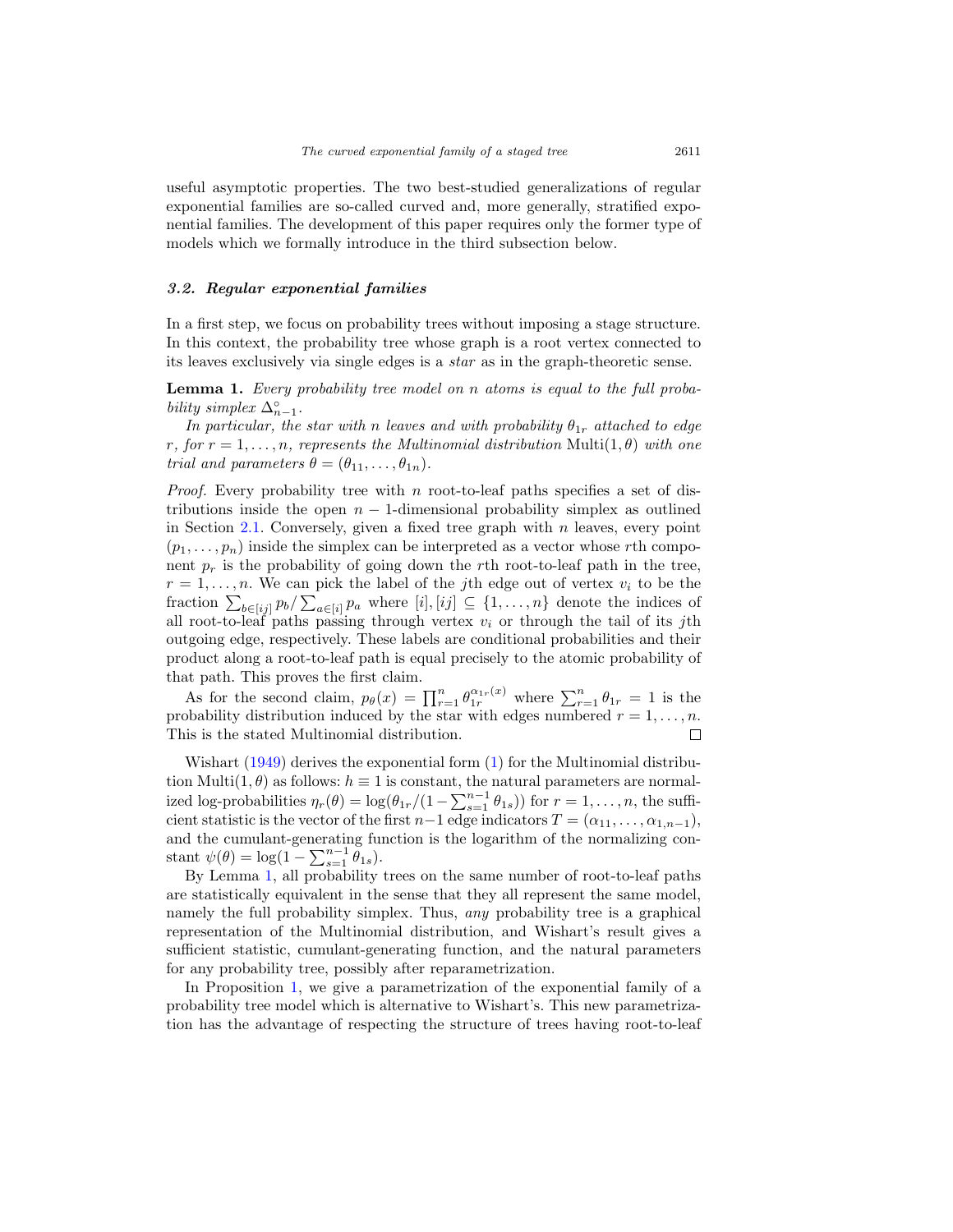

<span id="page-5-1"></span>FIG 2. Illustration of the notation used in Proposition [1.](#page-5-0) The natural parameter  $\eta_{ij}$  belonging to the indicator  $\alpha_{ij}$  of "passing through the edge  $(v_i, v_{ij})$ " is a function of the label  $\theta_{ij}$  of that edge and of the products  $N_i$  and  $N_{ij}$  of the labels of the downwards pointing  $v_i$ - and  $v_{ij}$ -to-leaf paths, respectively. The edges involved in the definition of  $\eta_{ij}$  are depicted in bold.

paths longer than single edges. Retaining this extra structure allows us to generalize the exponential-family parametrization of probability trees to the case of staged trees in Section [3.3.](#page-7-0)

We thus derive the following result. Here for any probability tree  $\mathcal T$  we say that the  $\kappa_i$ th edge emanating from vertex  $v_i$  points *downwards*,  $i = 1, \ldots, k$ . We then recursively define functions  $N_i : \Theta_{\mathcal{T}} \to \mathbb{R}$  as  $N_i(\theta) = 1$  for leaf vertices  $v_i$ and else as a product of labels pointing downwards  $N_i(\theta) = (1 - \sum_{s=1}^{\kappa_i-1} \theta_{is})N_{i\kappa_i}(\theta)$ for  $i = 1, \ldots, k$ . The shorthand  $N_{ij}$  denotes  $N_r$  for the vertex  $v_r$  which is the tail of the j<sup>th</sup> edge coming out of vertex  $v_i$ . Figure [2](#page-5-1) illustrates this notation.

<span id="page-5-0"></span>**Proposition 1.** Every probability tree  $\mathcal T$  with parameters  $\theta$  represents a regular exponential family with the following attributes:

- the indicators  $T_{ij} = \alpha_{ij}$  of the first  $j = 1, \ldots, \kappa_i 1$  edges of all inner vertices  $i = 1, \ldots, k$  are a sufficient statistic,
- the natural parameters  $\eta_{ij}$  are locally normalized log-probabilities defined by  $\eta_{ij}(\theta) = \log(\theta_{ij} N_{ij}(\theta)/N_i(\theta))$  for all  $j = 1, \ldots, \kappa_i - 1$  and  $i = 1, \ldots, k$ , and the natural parameter space is  $\mathbb{R}^d$  with  $d = \sum_{i=1}^k (\kappa_i - 1)$ , and
- the cumulant-generating function is the negative log-sum of normalizing constants along the root-to-leaf path whose edges all point downwards,  $\psi(\theta) = -\log(N_1(\theta)).$

Proof. The desired parametrization is equivalent to

<span id="page-5-2"></span>
$$
p_{\theta}(x) = N_1(\theta) \prod_{i=1}^{k} \prod_{j=1}^{\kappa_i - 1} \left( \theta_{ij} \frac{N_{ij}(\theta)}{N_i(\theta)} \right)^{\alpha_{ij}(x)} \quad \text{for all } x.
$$
 (2)

To prove this equality, we first rewrite the probability mass function intro-duced in Section [2.](#page-1-1) For any inner vertex  $i = 1, \ldots, k$  in the probability tree, the label of the  $\kappa_i$ th outgoing edge is a function of the first  $1,\ldots,\kappa_i-1$  edges, namely  $\theta_{i\kappa_i} = 1 - \sum_{j=1}^{\kappa_i-1} \theta_{ij}$ . The indicator  $\alpha_{i\kappa_i}$  of passing along that edge is a function of the indicators of those same edges and equals  $\alpha_i(x)(1-\sum_{j=1}^{\kappa_i-1}\alpha_{ij}(x))$ where  $\alpha_i(x)$  is one if x reaches vertex  $v_i$  and zero otherwise.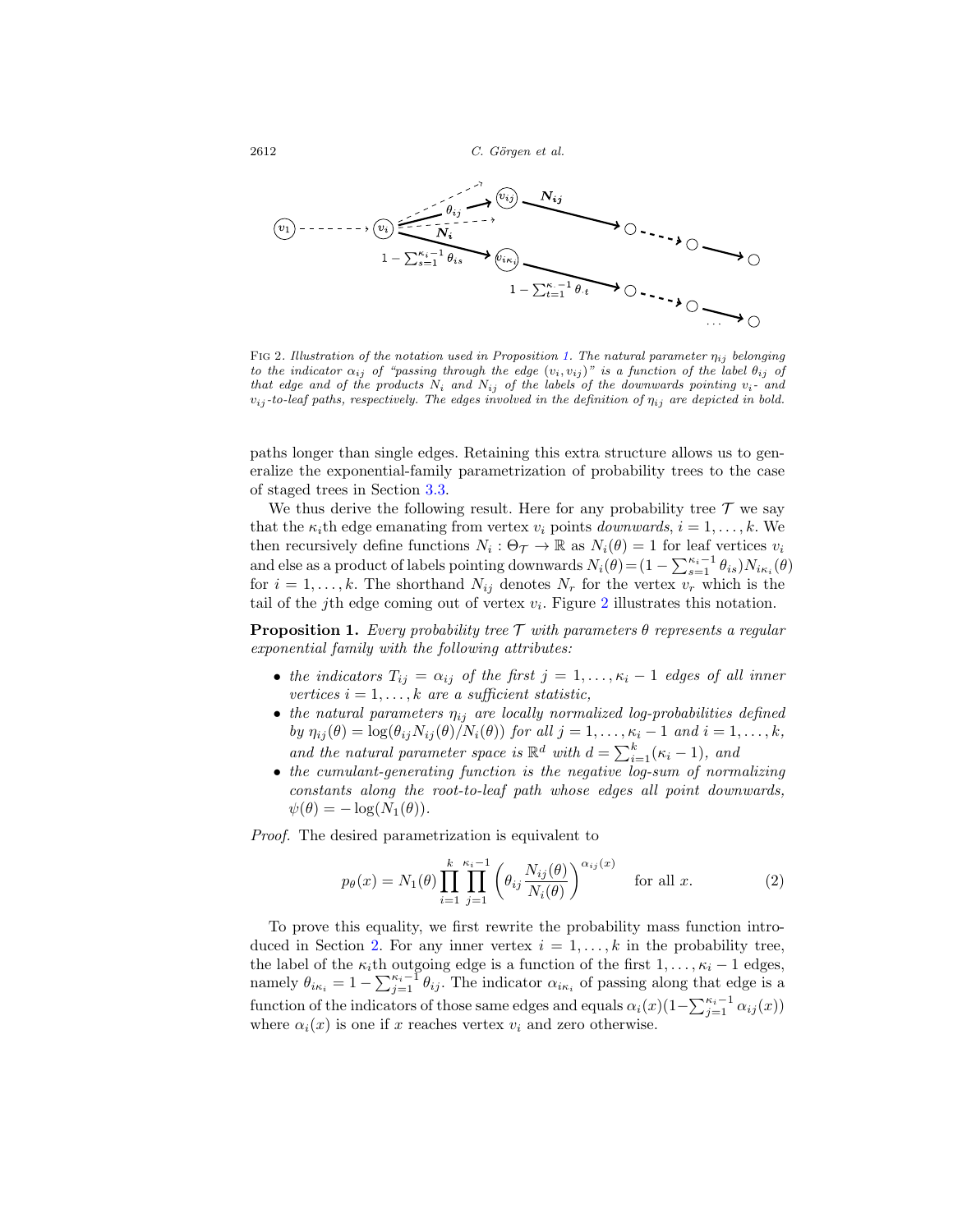Thus, the probability mass function of a probability tree can be written as

$$
p_{\theta}(x) = \prod_{i=1}^{k} \prod_{j=1}^{\kappa_i} \theta_{ij}^{\alpha_{ij}(x)} = \prod_{i=1}^{k} \prod_{j=1}^{\kappa_i-1} \theta_{ij}^{\alpha_{ij}(x)} \left(1 - \sum_{j=1}^{\kappa_i-1} \theta_{ij}\right)^{\alpha_i(x)(1 - \sum_{j=1}^{\kappa_i-1} \alpha_{ij}(x))}.
$$

And as a consequence, the claim reduces to:

<span id="page-6-0"></span>
$$
\prod_{i=1}^{k} \left(1 - \sum_{j=1}^{\kappa_i - 1} \theta_{ij}\right)^{\alpha_i(x)(1 - \sum_{j=1}^{\kappa_i - 1} \alpha_{ij}(x))} = N_1(\theta) \prod_{i=1}^{k} \prod_{j=1}^{\kappa_i - 1} \left(\frac{N_{ij}(\theta)}{N_i(\theta)}\right)^{\alpha_{ij}(x)} \tag{3}
$$

for all root-to-leaf paths  $x$ . We now prove this claim by induction on the number of inner vertices k.

Let thus in a first step the graph be a star,  $k = 1$ . If x is the root-to-leaf path which is one of the first  $1, \ldots, \kappa_1 - 1$  edges coming out of the root then [\(3\)](#page-6-0) states that  $1 = N_1(\theta) \cdot 1/N_1(\theta) = 1$ . If otherwise x equals the  $\kappa_1$ st edge then  $1 - \sum_{j=1}^{\kappa_1-1} \theta_{1j} = N_1(\theta)$  which is also true.

If  $k > 1$  then x may have length greater one and we distinguish two analogous cases. Hereby the induction hypotheses holds for trees smaller than the one we consider and so, in particular, the claim is true for its subtrees. Without loss, we number the vertex at the tail of the first edge of x as  $v_2$ . For simplicity, A denotes the left hand side of  $(3)$  and  $B$  the right hand side of that equation. Then:

Case 1: The edge  $(v_1, v_2)$  is one of the first  $1, \ldots, \kappa_1 - 1$  edges coming out of the root. Then

$$
A = 1 \cdot \prod_{i=2}^{k} \left( 1 - \sum_{j=1}^{\kappa_i - 1} \theta_{ij} \right)^{\alpha_i(x)(1 - \sum_{j=1}^{\kappa_i - 1} \alpha_{ij}(x))}
$$
  

$$
= N_2(\theta) \prod_{i=2}^{k} \prod_{j=1}^{\kappa_i - 1} \left( \frac{N_{ij}(\theta)}{N_i(\theta)} \right)^{\alpha_{ij}(x)}
$$
  

$$
= N_1(\theta) \frac{N_2(\theta)}{N_1(\theta)} \prod_{i=2}^{k} \prod_{j=1}^{\kappa_i - 1} \left( \frac{N_{ij}(\theta)}{N_i(\theta)} \right)^{\alpha_{ij}(x)} = B
$$

where the final step is true because  $N_2(\theta) = N_{12}(\theta)$ .

Case 2: The edge  $(v_1, v_2)$  is the  $\kappa_1$ st edge coming out of the root. Then

$$
A = \left(1 - \sum_{j=1}^{\kappa_1 - 1} \theta_{1j}\right) \prod_{i=2}^k \left(1 - \sum_{j=1}^{\kappa_i - 1} \theta_{ij}\right)^{\alpha_i(x)(1 - \sum_{j=1}^{\kappa_i - 1} \alpha_{ij}(x))}
$$
  
=  $\left(1 - \sum_{j=1}^{\kappa_1 - 1} \theta_{1j}\right) N_2(\theta) \prod_{i=2}^k \prod_{j=1}^{\kappa_i - 1} \left(\frac{N_{ij}(\theta)}{N_i(\theta)}\right)^{\alpha_{ij}(x)}$   
=  $N_1(\theta) \prod_{i=2}^k \prod_{j=1}^{\kappa_i - 1} \left(\frac{N_{ij}(\theta)}{N_i(\theta)}\right)^{\alpha_{ij}(x)} = B$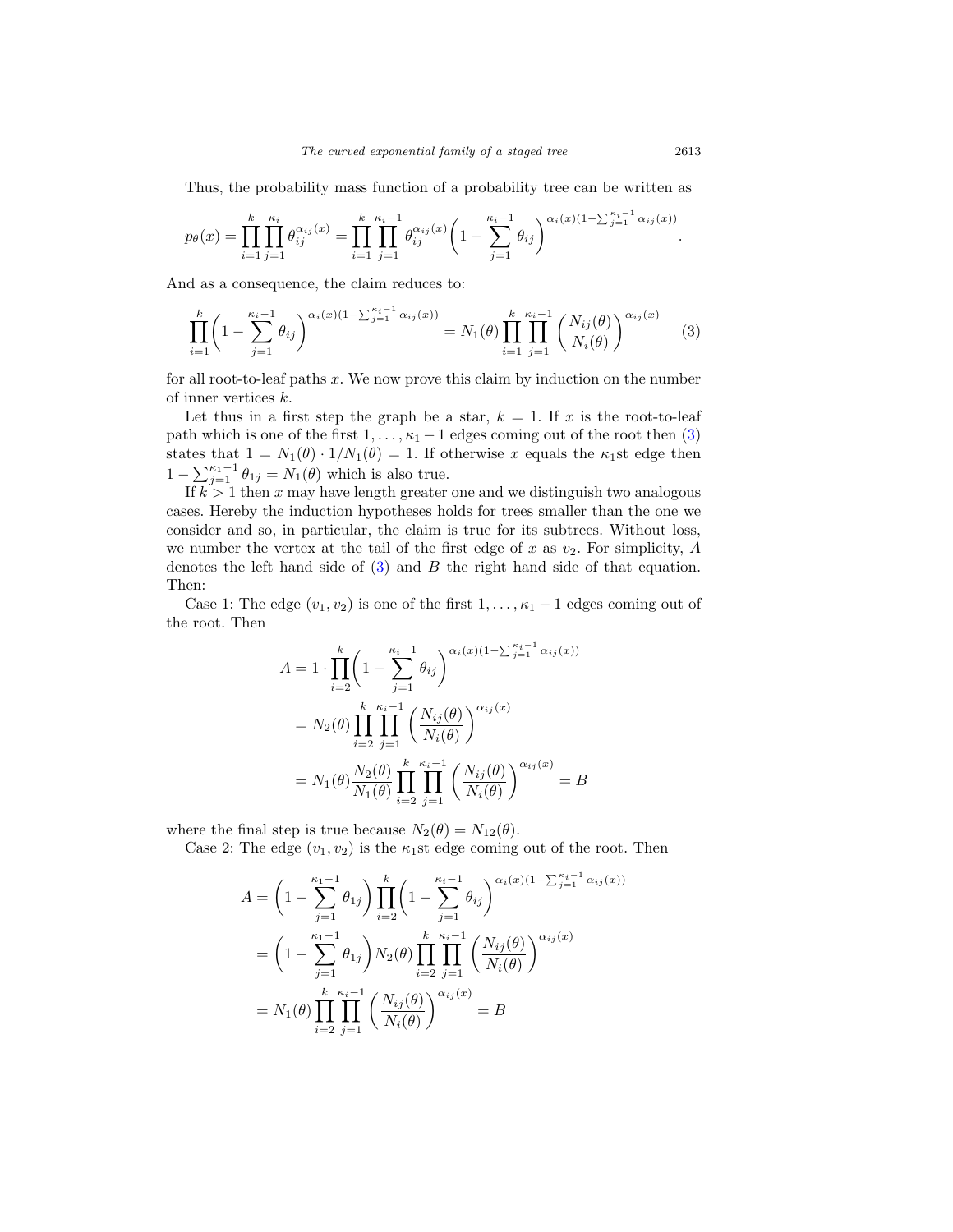where the final step is true because  $\prod_{j=1}^{\kappa_1-1} (N_{1j}(\theta)/N_1(\theta))^{\alpha_{1j}(x)} = 1.$ 

This proves [\(2\)](#page-5-2), and every probability tree represents an exponential family in this parametrization.

The regularity claim follows since the map  $\eta$  is a diffeomorphism between the space of model parameters  $\Theta$  and  $\mathbb{R}^d$ . Indeed, it has a smooth inverse obtained by first computing  $p_{\eta}$  for a given  $\eta \in \mathbb{R}^d$  according to the given parametrization and then computing  $\theta \in \Theta$  such that  $p_{\eta} = p_{\theta}$  as described in the proof of Lemma [1.](#page-4-0)  $\overline{\phantom{a}}$ 

Proposition [1](#page-5-0) enables us to simply read the parametrisation of the underlying exponential family directly from a given probability tree.

**Example [1](#page-2-0).** Consider Fig. 1 and the probability tree which has the same graph as the staged trees in Fig.  $1(a)$  $1(a)$  and  $1(b)$ . For simplicity, in this binary tree we do not use double indices but label the upwards edges going out of vertex  $v_i$  as  $\theta_i$  and the downward edges as  $1 - \theta_i$  for  $i = 1, \ldots, 7$ .

The indicator functions  $\alpha_{i1}$  of the upwards edges  $i = 1, \ldots, 7$  are a sufficient statistic for this tree. The corresponding natural parameters are then log-ratios of the downwards labels derived as

$$
\eta_1(\theta) = \log(\theta_1(1 - \theta_2)(1 - \theta_5)/(1 - \theta_1)(1 - \theta_3)(1 - \theta_7)),
$$
  
\n
$$
\eta_2(\theta) = \log(\theta_2(1 - \theta_4)/(1 - \theta_2)(1 - \theta_5)),
$$
  
\n
$$
\eta_3(\theta) = \log(\theta_3(1 - \theta_6)/(1 - \theta_3)(1 - \theta_7)),
$$

and  $\eta_i(\theta) = \log(\theta_i/(1 - \theta_i))$  for  $i = 4, \ldots, 7$ . The cumulant-generating function is the logarithm of the product of the labels along the downward root-to-leaf path coming out of the root vertex  $\psi(\theta) = -\log[(1 - \theta_1)(1 - \theta_3)(1 - \theta_7)].$ 

#### <span id="page-7-0"></span>*3.3. Curved exponential families*

As stated in Section [2.2,](#page-2-1) every discrete Bayesian network has a corresponding staged tree representation. Since for instance the collider graph does not represent a regular exponential family (Koller and Friedman, [2009](#page-13-4)), staged trees cannot in general be regular exponential families either. They rather form what is called a curved exponential family: a submodel of a regular exponential family whose parameter space is a smooth manifold (Efron, [1978](#page-12-7)).

<span id="page-7-1"></span>**Theorem 1.** Staged tree models are curved exponential families.

*Proof.* By Proposition [1,](#page-5-0) every staged tree model is a submodel of a regular exponential family. We prove that the natural parameter space is always a smooth manifold of the right dimension by showing that it is the image of a certain linear subspace of  $\Theta$  under the diffeomorphism  $\eta$ .

Let  $\mathcal{T}_0$  denote a probability tree with parameter space  $\Theta_0 = \times_{i=1}^k \Delta_{\kappa_i-1}^{\circ}$ . Let  $\mathcal T$  denote the same tree graph together with an imposed stage structure and parameter space  $\Theta_{\mathcal{T}} = \times_{r \in R} \Delta^{\circ}_{\kappa_r-1}$  for some index set  $R \subseteq \{1, \ldots, k\}$ . The parameter space of the staged tree model is the kernel of the parameter space of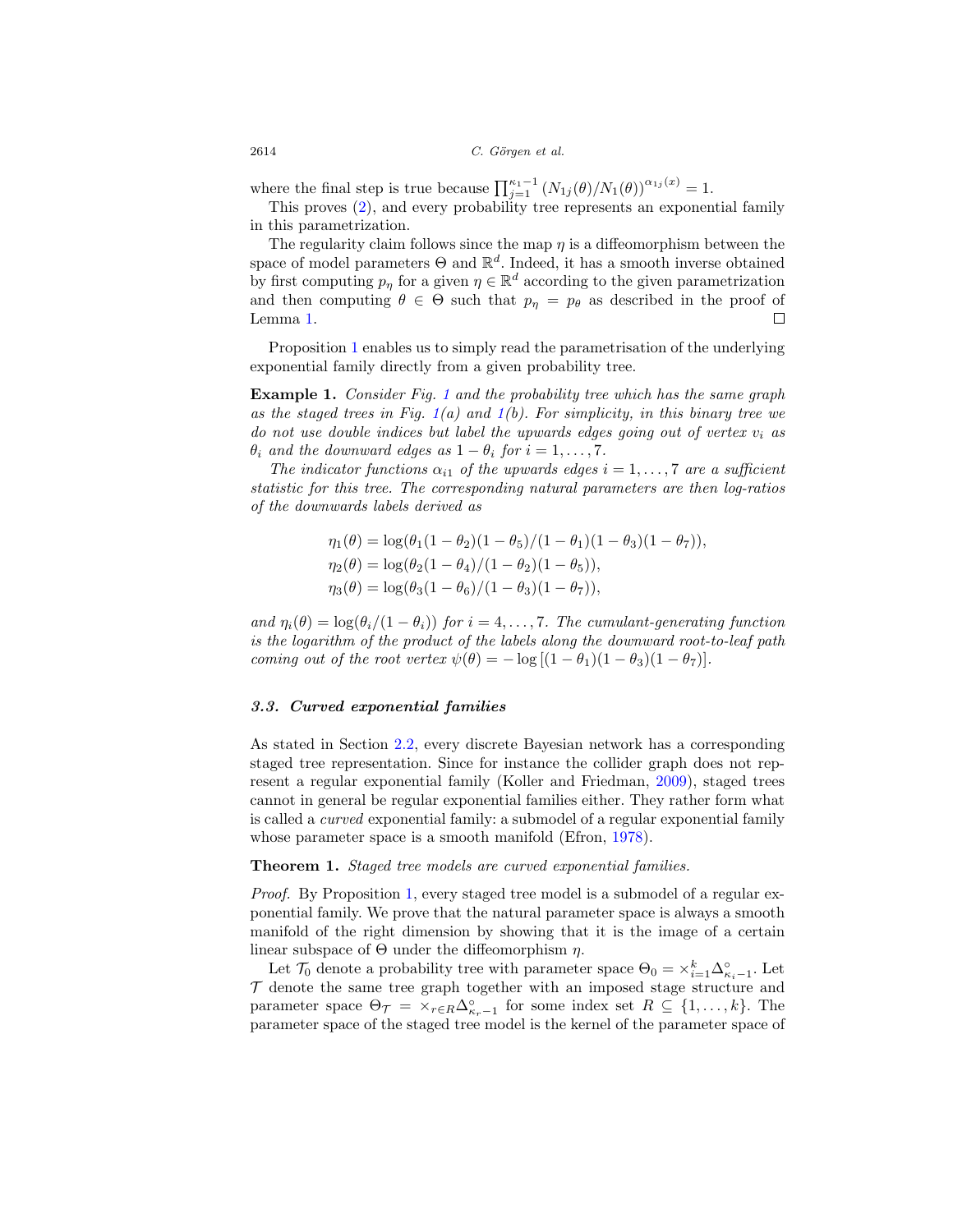the saturated model under the linear function  $h_{\mathcal{T}} : \mathbb{R}^{d_0} \to \mathbb{R}^{d_0-d}$  which encodes the  $d_0 - d$  identifications of edge labels as

<span id="page-8-0"></span> $h_{\mathcal{T}}(\theta) = (\theta_{ij} - \theta_{st} \mid \text{for all } j = t = 1, \dots, \kappa_j \text{ and all } v_i \text{ and } v_s \text{ in the same stage})$ (4)

where  $d = \sum_{r \in R} (\kappa_r - 1)$  is the number of free parameters in the staged tree, and  $d_0 = \sum_{i=1}^{k} (\kappa_i - 1)$  is the number of free parameters in the probability tree. By construction,  $h_{\mathcal{T}}(\theta) = 0$  if and only if  $\theta$  fulfills the stage constraints in  $\mathcal{T}$ . That is, the parameter space of the staged tree model equals the kernel of the map [\(4\)](#page-8-0), so  $h_{\mathcal{T}}^{-1}(0) = \Theta_{\mathcal{T}}$ .

Since  $h_{\mathcal{T}}$  is surjective, its kernel is d-dimensional. Thus, the parameter space of the staged tree model is a d-dimensional linear space in  $\mathbb{R}^{d_0}$ . As a consequence, the natural parameter space, obtained as the image of the diffeomorphism  $\eta$ given in Proposition [1,](#page-5-0) is a smooth manifold of the same dimension. The claim follows. П

As an alternative proof strategy for Theorem [1](#page-7-1) one may use the characterization of staged tree models as the solution set of a collection of polynomial equations and inequalities provided by Duarte and Görgen  $(2020)$  $(2020)$ . Whenever these polynomials do not exhibit any algebraic singularities inside the probability simplex, the model is a curved exponential family: compare the discussion of implicit model representations given in Geiger et al. [\(2001](#page-13-5)) and of algebraic exponential families in Drton and Sullivant [\(2007](#page-12-9)).

In particular, whilst the equations coding stage constraints in the conditional probabilities as in [\(4\)](#page-8-0) are always linear, those coding the same constraints formulated in terms of the natural parameters in general are not. In the following proposition we describe these constraints and explain when they are linear.

<span id="page-8-3"></span>**Proposition 2.** Let  $\mathcal T$  be a staged tree. For every vertex  $v_i$  and outgoing edge indexed by j, let  $\eta_{ij}$  denote the natural parameter of the exponential form derived in Proposition [1,](#page-5-0) where we additionally define  $\eta_{i\kappa_i} = 0$ . Let further  $\xi_{ij} = \exp(\eta_{ij})$ and  $P_{ij} = \sum_{r} \prod_{ab} \xi_{ab}^{a_{ab}(r)}$  where r ranges over the  $v_{ij}$ -to-leaf paths for every fixed double index ij.

Then two vertices  $v_i$  and  $v_s$  are in the same stage if and only if they have the same number  $\kappa$  of emanating edges and for all  $j = 1, \ldots, \kappa$  the equality

<span id="page-8-1"></span>
$$
\eta_{ij} + \log(P_{ij}) + \log(P_{sk}) = \eta_{sj} + \log(P_{sj}) + \log(P_{ik})
$$
\n(5)

is true.

Furthermore, let  $N_{ij}$  denote the product of the labels along the downwardspointing  $v_{ij}$ -to-leaf path as in Proposition [1.](#page-5-0) Then [\(5\)](#page-8-1) is a linear expression in the  $\eta$  if and only if  $P_{ij}P_{s\kappa} = P_{sj}P_{i\kappa}$ , or equivalently

<span id="page-8-2"></span>
$$
N_{ij}N_{s\kappa} = N_{sj}N_{i\kappa}.\tag{6}
$$

*Proof.* By definition,  $\xi_{ij} = \theta_{ij} N_{ij} / N_i$ . For any i and edge j emanating from  $v_i$ , the equalities

$$
N_{ij}P_{ij} = \sum_r N_{ij} \prod_{ab} \xi_{ab}^{\alpha_{ab}(r)} = \sum_r \prod_{ab} \theta_{ab}^{\alpha_{ab}(r)} = 1
$$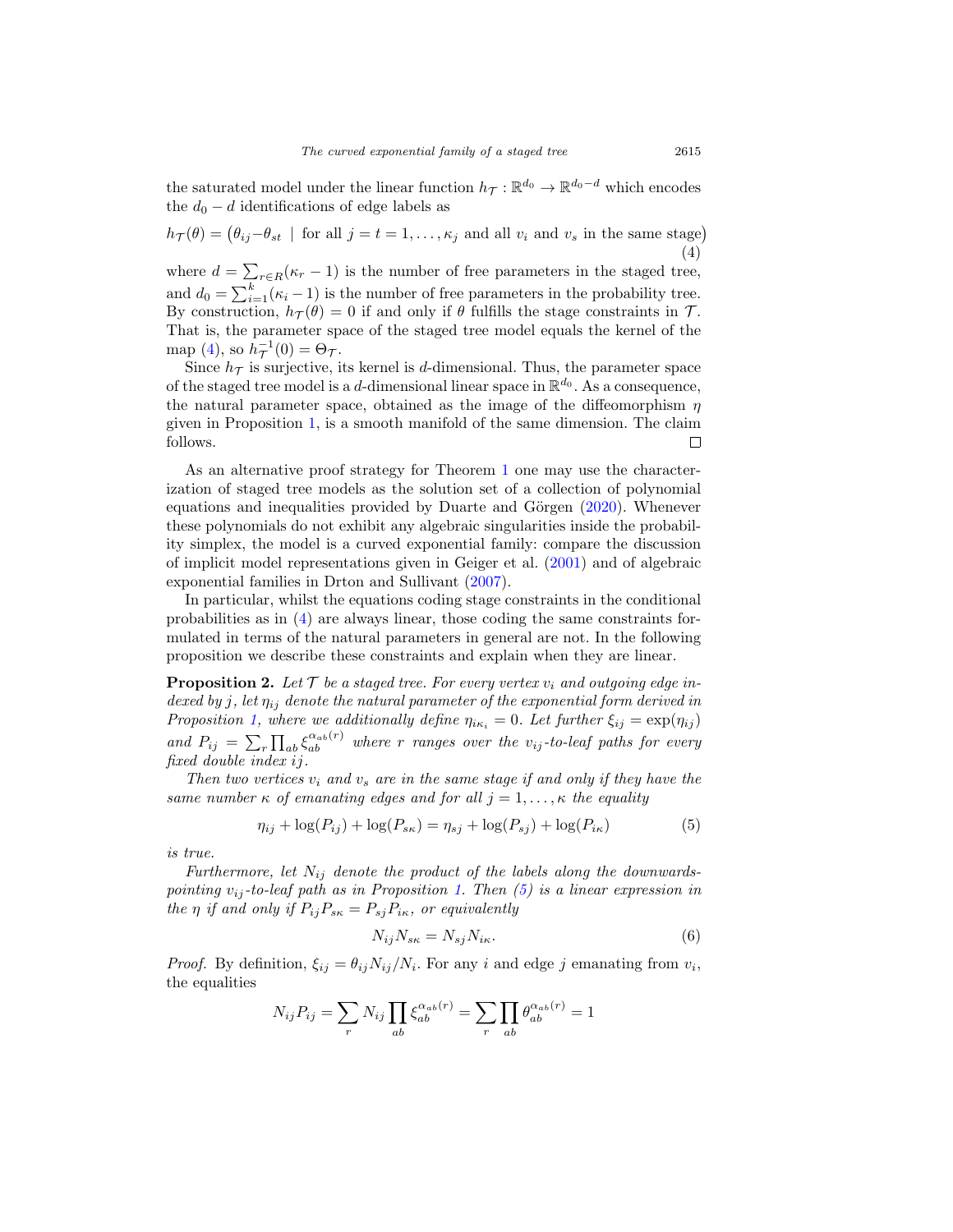are true, where r ranges over the  $v_{ij}$ -to-root paths. In particular, the second equality is obtained by applying [\(2\)](#page-5-2) to the subtree rooted at  $v_{ij}$ . The third equality holds because its left-hand side is the sum of all atomic probabilities associated to the subtree rooted at  $v_{ij}$ . Now let  $v_i$  and  $v_s$  be in the same stage. Equivalently,  $\theta_{ij} = \theta_{sj}$  for all  $j = 1, \ldots, \kappa$ . This is equivalent to  $\xi_{ij}N_i/N_{ij} = \xi_{sj}N_s/N_{sj}$  which in turn is equivalent to  $\xi_{ij}N_{ik}/N_{ij} = \xi_{sj}N_{sk}/N_{sj}$ simply because  $\theta_{i\kappa} = \theta_{s\kappa}$ . Using  $N_{ij}P_{ij} = 1$ , rearranging, and taking logarithms yields the statement in [\(5\)](#page-8-1).

As for the second claim, if  $(6)$  holds then the log terms in  $(5)$  vanish, making it a linear expression in the  $\eta$ . Conversely, let  $(5)$  be a linear expression in the  $\eta$ . Then the expression

$$
\log(P_{ij}P_{s\kappa}/P_{sj}P_{i\kappa})
$$

is also linear in the  $\eta$ . This implies  $P_{ij}P_{s\kappa}/P_{sj}P_{i\kappa} = c \prod_{ab} \xi^{\beta_{ab}}$  for some  $c, \beta_{ab} \in \mathbb{R}$ . Since the left-hand side of this equality is a rational function in the  $\xi$ , all  $\beta_{ab}$ must be integers. Indeed, otherwise there would exist a choice of  $\xi$  that would make the right-hand side evaluate to an irrational number whilst the left-hand side can only evaluate to rational numbers. So, we obtain an equation of the form

$$
P_{ij}P_{s\kappa}\prod_{ab\in A}\xi_{ab}^{\beta_{ab}}=P_{sj}P_{i\kappa}\prod_{cd\in B}\xi_{cd}^{\beta_{cd}}
$$

for some sets  $A, B$  of indices and  $\beta_{ab}, \beta_{cd} \in \mathbb{N}$ .

Suppose now that one of  $A$  and  $B$  is nonempty, without loss of generality assume it to be B. Then some  $\xi_{cd}$  divides  $P_{ij}$ . By the definition of  $P_{ij}$ , the only way this is possible is if  $\xi_{cd}$  divides all summands of  $P_{ij}$ . That is, if all paths of the subtree rooted at  $v_{ij}$  (relabeled with  $\theta \mapsto \xi$ ) have the label  $\xi_{cd}$  in common. But this is impossible because in a staged tree we assume that each node has at least two children, and thus we can always find a path that avoids the label  $\xi_{cd}$ . Hence we see that both A and B must be empty, so  $P_{ij}P_{s\kappa} = P_{sj}P_{i\kappa}$ . And hence  $N_{ij}N_{s\kappa} = N_{sj}N_{i\kappa}$  using  $N_{ij}P_{ij} = 1$ .  $\Box$ 

Let  $\mathcal T$  be a staged tree. Proposition [2](#page-8-3) shows that the exponential family of  $\mathcal T$  proposed in this paper is a regular exponential family if and only if the equality of ratios in [\(6\)](#page-8-2) is true for every pair of vertices  $v_i$  and  $v_s$  in the same stage and every edge  $j$  emanating from these vertices. For this reason, staged trees satisfying this property are of particular interest. We henceforth call these regular staged trees.

Equation [\(6\)](#page-8-2) gives a simple criterion for regularity by comparing certain concatenations of downwards-pointing paths. Algebraically, it can be checked by comparing the monomials  $\prod_{ab} \theta_{ab}$  obtained by multiplying all labels in the four downward-pointing paths starting from  $v_{ij}, v_{ik}, v_{si}, v_{sk}$ , respectively. Graphically, it can be verified by checking that the concatenation of the first and fourth path on the above list is the same as the concatenation of the second and third, up to a permutation of the edges.

Next, we explore two prominent classes of regular staged trees. The notion of a balanced staged tree, first formalized in Duarte and Ananiadi [\(2021\)](#page-12-10), is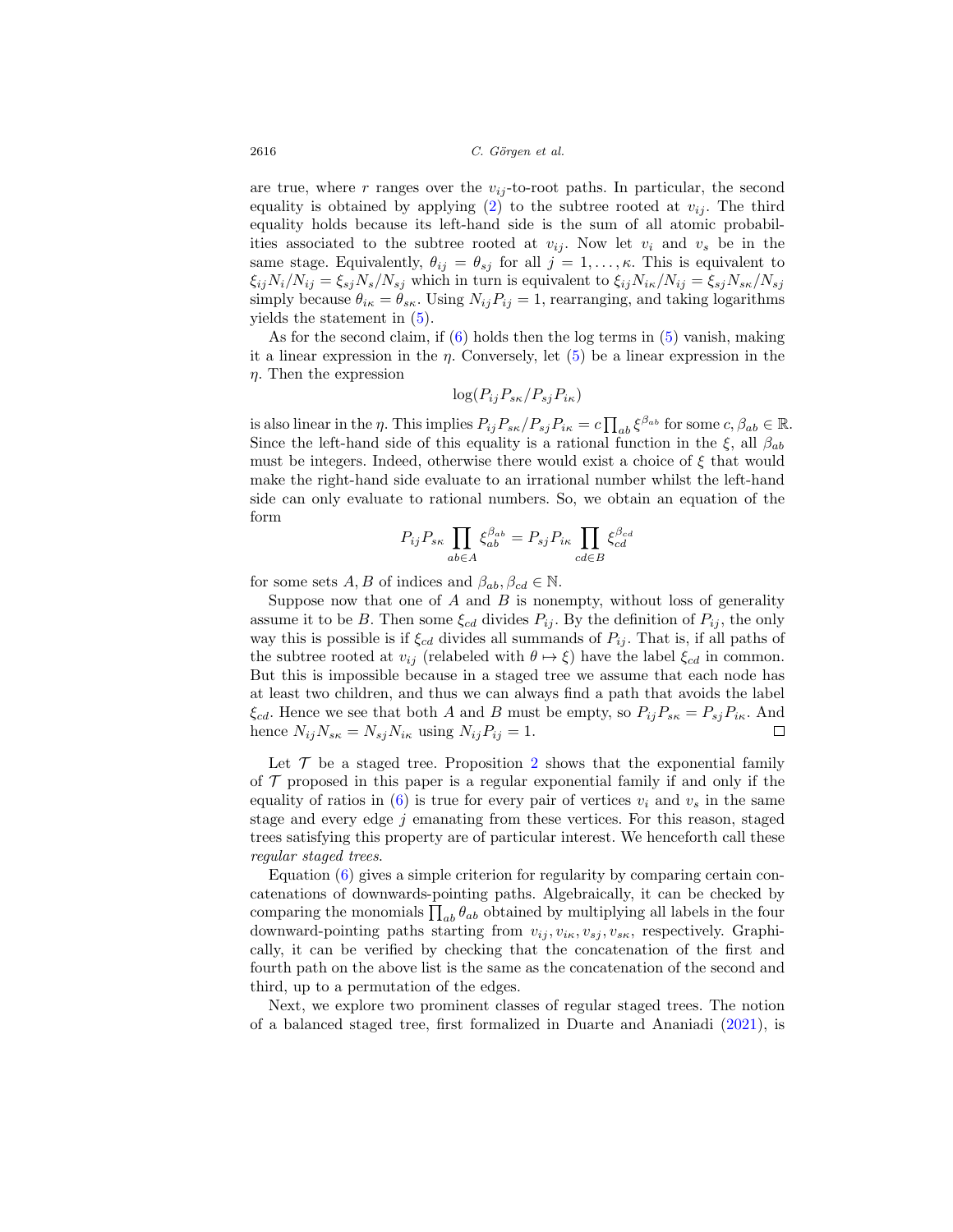an important notion for studying the toric geometry of staged trees (Görgen, Maraj and Nicklasson, [2021](#page-13-13)). It makes use of the interpolating polynomials  $t_{ij}$ defined by  $t_{ij} = \sum_{r} \prod_{ab} \theta_{ab}^{\alpha_{ab}(r)}$ , where r ranges over the  $v_{ij}$ -to-leaf paths. This sum is to be read as a formal sum of labels, i.e. without using local sum-to-one conditions. (Including these conditions would imply  $t_{ij} = 1$ .) A staged tree is balanced if for all  $v_i$  and  $v_s$  in the same stage and all edges j emanating from  $v_i$  we have  $t_{ij} t_{s\kappa} = t_{i\kappa} t_{sj}$ , where again  $\kappa$  denotes the chosen downwards-pointing edge emanating from  $v_i$ . This definition for balanced staged trees differs slightly from the one found in the literature but is nevertheless equivalent to it. For a graphical interpretation of this condition, note that  $t_{ij} t_{sk}$  is the interpolating polynomial of the staged tree obtained by attaching a copy of the subtree rooted at  $v_{s\kappa}$ to each of the leaves of the subtree rooted at  $v_{ij}$ . The condition for a balanced tree now is equivalent to this composite tree being statistically equivalent to the composite tree corresponding to the product  $t_{i\kappa}t_{sj}$ .

Simple staged trees are defined in Collazo, Görgen and Smith [\(2018](#page-12-0)). A staged tree is *simple* if for all  $v_i$  and  $v_s$  in the same stage and all edges j emanating from  $v_i$  we have  $t_{ij} = t_{sj}$ .

<span id="page-10-0"></span>**Proposition 3.** All balanced staged trees are regular. In particular, all simple staged trees are regular.

*Proof.* By definition, all simple trees are balanced. Now let  $\mathcal T$  be a balanced staged tree and  $v_i$ ,  $v_s$  vertices in the same stage. Let j be an edge emanating from  $v_i$ . Splitting off the unique downwards-pointing path from  $v_{ij}$ , write  $t_{ij}$  =  $t'_{ij} + N_{ij}$ , and likewise for the other pairs of indices. Then

$$
0 = t_{ij}t_{sk} - t_{ik}t_{sj}
$$
  
=  $(t'_{ij}t'_{sk} - t'_{sj}t'_{ik} + t'_{ij}N_{sk} - t'_{sj}N_{ik} + t'_{sk}N_{ij} - t'_{ik}N_{sj}) + (N_{ij}N_{sk} - N_{sj}N_{ik})$   
=:  $R + Q$ 

where we define  $R$  resp.  $Q$  to be the left resp. right outer summand of the middle expression. Consider this expression as a polynomial P in the  $\theta_{ab}$  labels. Split this set of labels into two sets A and B of labels pointing downwards, resp. not pointing downwards. Thus P can be viewed as a polynomial in  $\mathbb{R}[A||B]$ . Now, all summands of  $P$  in  $R$  are divisible by some label in the set  $B$ . This means that  $Q \in \mathbb{R}[A]$  is the constant term of the polynomial  $P \in \mathbb{R}[A][B]$ . Thus  $P = 0$ implies  $Q=0$ . □

The following converse to Proposition [3](#page-10-0) holds for all binary trees with three levels.

#### **Conjecture 1.** All regular staged trees are balanced.

As an indication for this conjecture, while [\(6\)](#page-8-2) seems much weaker than the balanced condition for two nodes  $v_i$  and  $v_s$ , in a regular tree it can be applied recursively everywhere downstream of  $v_i$  and  $v_s$ , greatly limiting the possible staging structure.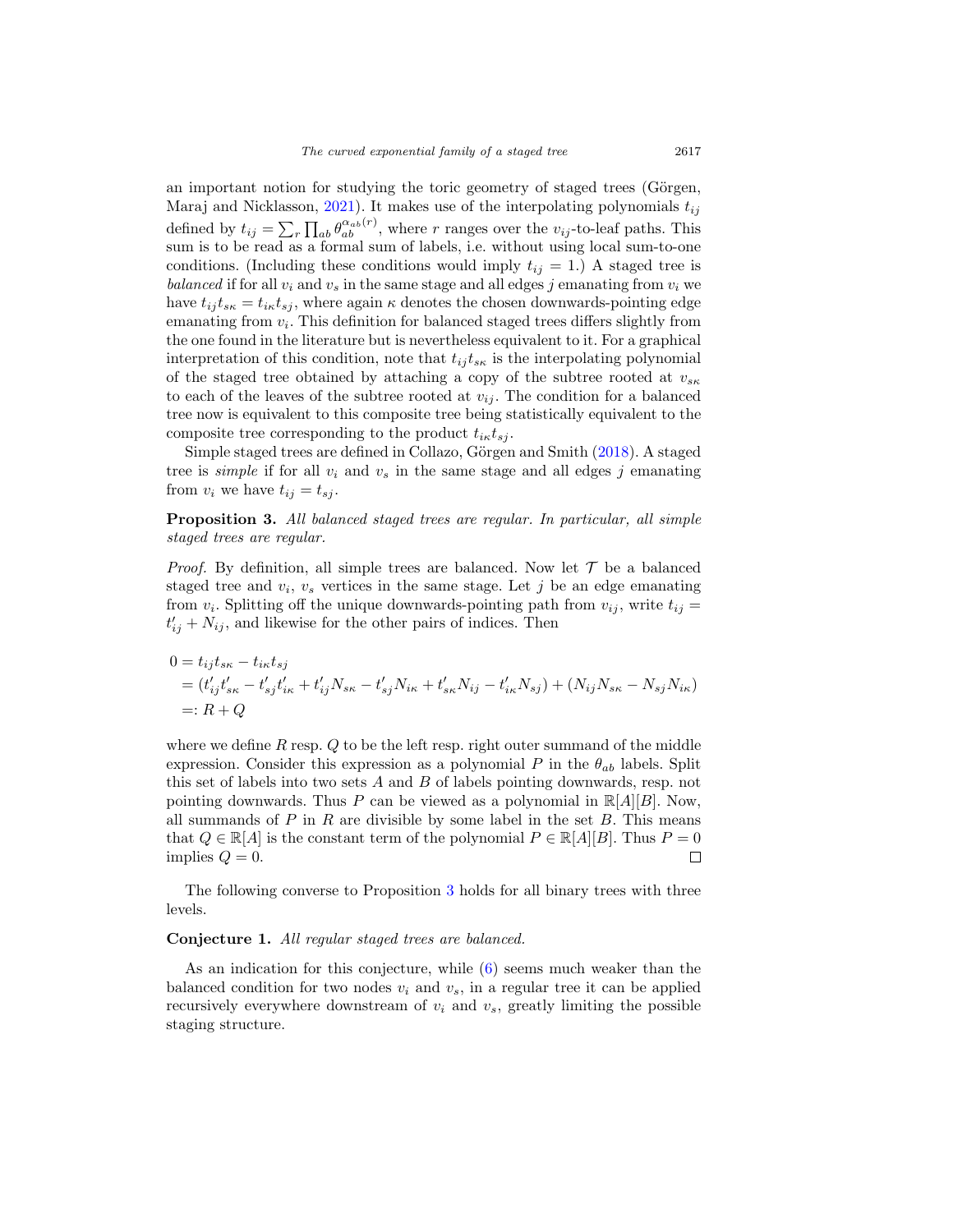**Example 2.** Figure [1\(](#page-2-0)a) shows a staged tree representation of the collider Bayesian network  $X \to Z \leftarrow Y$  which is not a regular exponential family. We can see here that indeed in our parametrization, the linear stage identifications  $\theta_2 = \theta_3$  do not give rise to linear constraints on the natural parameters  $\eta_2$  and  $\eta_3$ . Instead, by Proposition [2,](#page-8-3)

$$
\eta_2 + \log(\xi_4 + 1) + \log(\xi_7 + 1) = \eta_3 + \log(\xi_5 + 1) + \log(\xi_6 + 1)
$$

where  $\xi_l = \exp(\eta_l)$  for  $l = 1, ..., 7$ . This implies the following equation

$$
\exp(\eta_2)(1+\exp(\eta_4))(1+\exp(\eta_7))=\exp(\eta_3)(1+\exp(\eta_5))(1+\exp(\eta_6))
$$

which fully characterises the corresponding curved exponential family in the natural parameters.

The staged tree in Fig.  $1(b)$  $1(b)$  however fulfills the linearity criteria in Propo-sition [2.](#page-8-3) In particular, the stage constraints  $\theta_2 = \theta_3$ ,  $\theta_4 = \theta_6$ , and  $\theta_5 = \theta_7$ together imply that  $(1 - \theta_4)(1 - \theta_7) = (1 - \theta_6)(1 - \theta_5)$  as in [\(6\)](#page-8-2). They thus give rise to linear (equality) constraints  $\eta_2 = \eta_3$  on the natural parameters. The same simplification would occur were  $v_4$  and  $v_5$ , and  $v_6$  and  $v_7$  in the same stage, respectively, rather than  $v_4$  and  $v_6$ , and  $v_5$  and  $v_7$ . These stagings all give rise to balanced and regular trees.

Equations on the natural parameters in a curved exponential family can be highly non-trivial. In this paper we found that for a staged tree they are functions of subgraphs, derived from the conditional independence relations coloured in the tree. Thus, the equations on its exponential family parametrization can be directly read from the graph. This formulation has only been possible thanks to the probability tree's expressiveness of the underlying space of events and of its parametrization.

Analogous results have to the best of the authors' knowledge not been derived in the literature of Bayesian networks. While sufficient statistics for these models are known, natural parameters have not been explicitly computed (e.g. Loh and Wainwright, [2013](#page-13-14)). In order to translate our formulae into the language of Bayesian networks, first a given directed acyclic graph needs to be transformed into the corresponding staged tree using the algorithm provided by Varando, Carli and Leonelli [\(2021\)](#page-13-11), and then the staged-tree language can be used to infer a natural parametrization as in Proposition [1.](#page-5-0) Bayesian networks themselves provide a too-compact representation of the underlying modelling assumptions to be able to directly express their exponential form as a function of the graph. However, Proposition [3](#page-10-0) yields the following insight.

**Corollary 1.** Let G be a Bayesian network. The exponential family obtained by applying Proposition [1](#page-5-0) to the associated staged tree  $\mathcal{T}_G$  is regular if G is decomposable or if there exists a topological ordering  $(1,\ldots,n_G)$  of the nodes of G such that the parents of the  $(i+1)$ th node are a subset of the union of the ith node and its parents for all i.

Proof. The first statement is well known but also a direct consequence of the fact that  $\mathcal{T}_G$  is balanced if and only if G is decomposable (Duarte and Solus,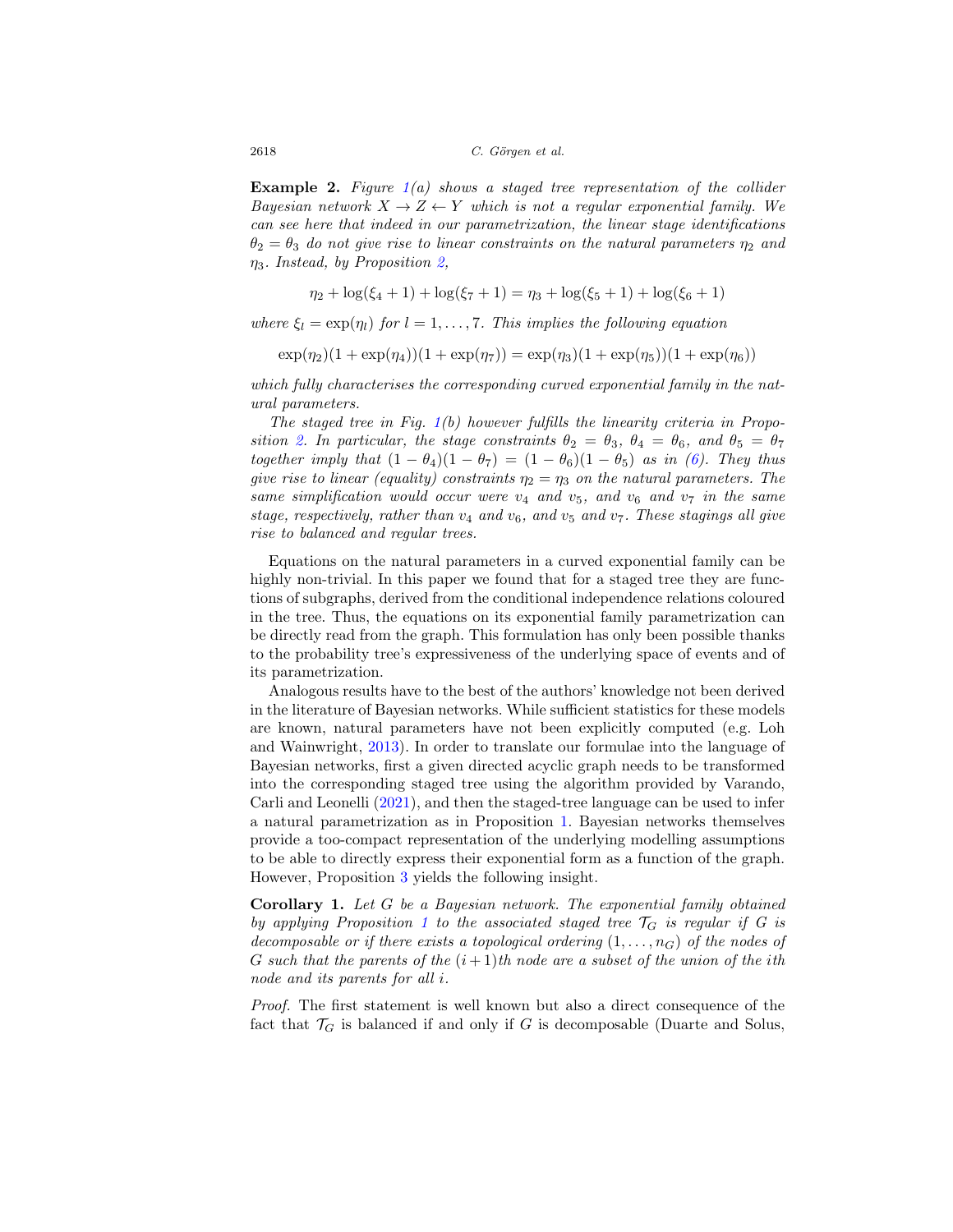$2021$ . The second statement corresponds to the definition of G being *simple* given in Leonelli and Varando  $(2022)$ . These authors prove that G is simple if and only if  $\mathcal{T}_G$  is simple. By Proposition [3,](#page-10-0) simple staged trees form regular exponential families. 口

## **Acknowledgments**

We are grateful to Giovanni Pistone and to Piotr Zwiernik for discussions during the early stages of this project and to Eva Riccomagno for comments on an earlier version of this paper. We also thank the two anonymous referees for their comments which led to a significant improvent of our results.

#### **References**

- <span id="page-12-1"></span>BARCLAY, L. M., HUTTON, J. L. and SMITH, J. Q. (2013). Refining a Bayesian network using a chain event graph. International Journal of Approximate Reasoning **54** 1300–1309. [MR3115418](https://www.ams.org/mathscinet-getitem?mr=3115418)
- <span id="page-12-6"></span>BOUTILIER, C., FRIEDMAN, N., GOLDSZMIDT, M. and KOLLER, D. (1996). Context-specific independence in Bayesian networks. In 12th Conference on Uncertainty in Artificial Intelligence (UAI 96) (E. HORVITZ and F. JENSEN, eds.). Uncertainty in Artificial Intelligence 115 – 123. Morgan Kaufmann Publishers Inc., San Francisco. [MR1617129](https://www.ams.org/mathscinet-getitem?mr=1617129)
- <span id="page-12-3"></span>Carli, F., Leonelli, M., Riccomagno, E. and Varando, G. (2020). The R Package stagedtrees for Structural Learning of Stratified Staged Trees. Preprint available from  $arXiv:2004.06459$  $arXiv:2004.06459$  [stat.ME].
- <span id="page-12-0"></span>COLLAZO, R. A., GÖRGEN, C. and SMITH, J. Q. (2018). Chain Event Graphs. Computer Science & Data Analysis Series. Chapman & Hall. [MR3752634](https://www.ams.org/mathscinet-getitem?mr=3752634)
- <span id="page-12-2"></span>Collazo, R. A. and Smith, J. Q. (2015). A new family of non-local priors for chain event graph model selection. Bayesian Analysis **11** 1165 – 1201. [MR3577376](https://www.ams.org/mathscinet-getitem?mr=3577376)
- <span id="page-12-5"></span>Cowell, R. G. and Smith, J. Q. (2014). Causal discovery through MAP selection of stratified chain event graphs. Electronic Journal of Statistics **8** 965 – 997. [MR3263109](https://www.ams.org/mathscinet-getitem?mr=3263109)
- <span id="page-12-9"></span>DRTON, M. and SULLIVANT, S. (2007). Algebraic statistical models. Statist. Sinica **17** 1273–1297. [MR2398596](https://www.ams.org/mathscinet-getitem?mr=2398596)
- <span id="page-12-10"></span>DUARTE, E. and ANANIADI, L. (2021). Gröbner bases for staged trees. Algebraic Statistics **12** 1–20. [MR4251251](https://www.ams.org/mathscinet-getitem?mr=4251251)
- <span id="page-12-8"></span>DUARTE, E. and GÖRGEN, C. (2020). Equations defining probability tree models. Journal of Symbolic Computation **99** 127–146. [MR4051945](https://www.ams.org/mathscinet-getitem?mr=4051945)
- <span id="page-12-11"></span>DUARTE, E. and SOLUS, L. (2021). A new characterization of discrete decomposable models. Preprint available from arXiv[:2105.05907\[](https://arxiv.org/abs/2105.05907)math.ST].
- <span id="page-12-7"></span>Efron, B. (1978). The geometry of exponential families. Ann. Statist. **6** 362– 376. [MR0471152](https://www.ams.org/mathscinet-getitem?mr=0471152)
- <span id="page-12-4"></span>Freeman, G. and Smith, J. Q. (2011). Bayesian MAP model selection of chain event graphs. Journal of Multivariate Analysis **102** 1152-1165. [MR2805655](https://www.ams.org/mathscinet-getitem?mr=2805655)